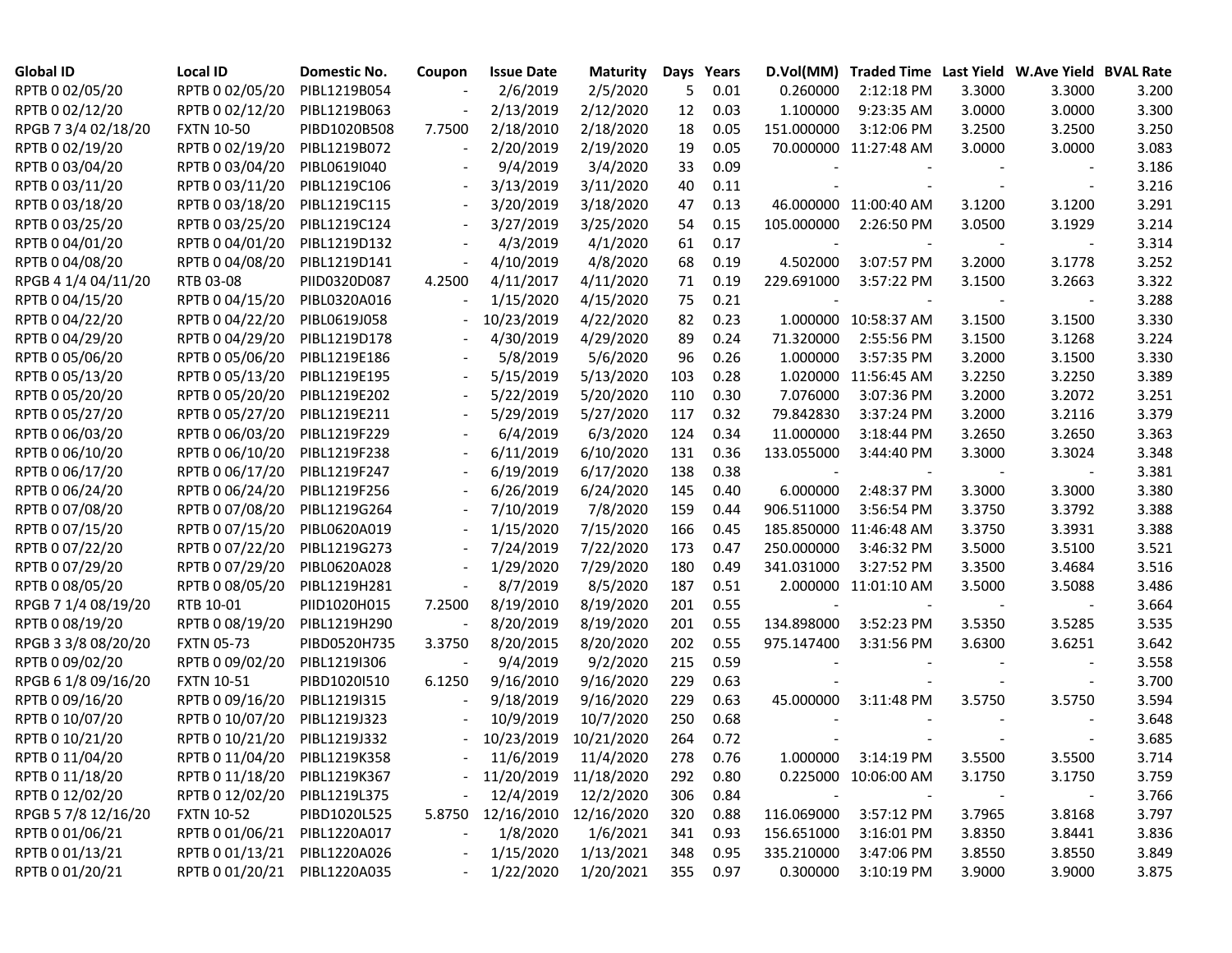| <b>Global ID</b>     | <b>Local ID</b>   | Domestic No. | Coupon  | <b>Issue Date</b> | <b>Maturity</b>  | Days | Years | D.Vol(MM)   | Traded Time Last Yield W.Ave Yield BVAL Rate |        |                          |       |
|----------------------|-------------------|--------------|---------|-------------------|------------------|------|-------|-------------|----------------------------------------------|--------|--------------------------|-------|
| RPGB 4 1/4 01/25/21  | <b>FXTN 03-23</b> | PIBD0321A236 | 4.2500  | 1/25/2018         | 1/25/2021        | 360  | 0.99  | 9.000000    | 3:59:43 PM                                   | 4.1300 | 4.1300                   | 3.980 |
| RPTB 0 01/27/21      | RPTB 0 01/27/21   | PIBL1220A044 |         | 1/29/2020         | 1/27/2021        | 362  | 0.99  | 899.354000  | 3:58:13 PM                                   | 3.9000 | 3.9019                   | 3.907 |
| RPGB 7 3/8 03/03/21  | RTB 10-02         | PIID1021C027 | 7.3750  | 3/3/2011          | 3/3/2021         | 397  | 1.09  | 11.700000   | 3:36:16 PM                                   | 3.9500 | 3.9500                   | 3.810 |
| RPGB 3 1/2 03/20/21  | <b>FXTN 07-57</b> | PIBD0721C574 | 3.5000  | 3/20/2014         | 3/20/2021        | 414  | 1.13  |             |                                              |        |                          | 3.945 |
| RPGB 6 1/2 04/28/21  | <b>FXTN 10-53</b> | PIBD1021D531 | 6.5000  | 4/28/2011         | 4/28/2021        | 453  | 1.24  |             |                                              |        |                          | 3.891 |
| RPGB 4 7/8 06/13/21  | RTB 03-09         | PIID0321F092 | 4.8750  | 6/13/2018         | 6/13/2021        | 499  | 1.37  | 114.000000  | 3:20:52 PM                                   | 4.1000 | 3.9611                   | 3.942 |
| RPGB 5 3/4 10/20/21  | RTB 10-03         | PIID1021J039 | 5.7500  | 10/20/2011        | 10/20/2021       | 628  | 1.72  |             |                                              |        |                          | 3.989 |
| RPGB 5 3/4 11/24/21  | <b>FXTN 10-55</b> | PIBD1021K551 | 5.7500  | 11/24/2011        | 11/24/2021       | 663  | 1.82  |             |                                              |        |                          | 4.014 |
| RPGB 63/8 01/19/22   | <b>FXTN 10-54</b> | PIBD1022G545 | 6.3750  | 7/19/2011         | 1/19/2022        | 719  | 1.97  |             |                                              |        |                          | 4.019 |
| RPGB 4 01/26/22      | <b>FXTN 05-74</b> | PIBD0522A747 | 4.0000  | 1/26/2017         | 1/26/2022        | 726  | 1.99  |             | 1.000000 11:05:17 AM                         | 4.1600 | 4.1600                   | 4.130 |
| RPGB 15 03/14/22     | <b>FXTN 20-02</b> | PIBD2022C021 | 15.0000 | 3/14/2002         | 3/14/2022        | 773  | 2.12  |             |                                              |        | $\blacksquare$           | 4.082 |
| RPGB 4 3/4 07/04/22  | <b>FXTN 03-24</b> | PIBD0322G247 | 4.7500  | 7/4/2019          | 7/4/2022         | 885  | 2.42  | 110.493000  | 3:42:35 PM                                   | 4.1750 | 4.1339                   | 4.182 |
| RPGB 4 7/8 08/02/22  | <b>FXTN 10-56</b> | PIBD1022H562 | 4.8750  | 8/2/2012          | 8/2/2022         | 914  | 2.50  |             |                                              |        |                          | 4.139 |
| RPGB 4 3/4 09/13/22  | <b>FXTN 10-57</b> | PIBD1022I570 | 4.7500  | 9/13/2012         | 9/13/2022        | 956  | 2.62  |             |                                              |        |                          | 4.167 |
| RPGB 12 3/4 10/17/22 | <b>FXTN 20-03</b> | PIBD2022J033 | 12.7500 | 10/17/2002        | 10/17/2022       | 990  | 2.71  |             |                                              |        |                          | 4.183 |
| RPGB 4 5/8 12/04/22  | RTB 05-11         | PIID0522L114 | 4.6250  | 12/4/2017         | 12/4/2022 1,038  |      | 2.84  | 2779.150000 | 3:36:56 PM                                   | 4.2400 | 4.2209                   | 4.230 |
| RPGB 4 12/06/22      | <b>FXTN 10-58</b> | PIBD1022L585 | 4.0000  | 12/6/2012         | 12/6/2022 1,040  |      | 2.85  |             |                                              |        |                          | 4.206 |
| RPGB 13 02/20/23     | <b>FXTN 20-04</b> | PIBD2023B048 | 13.0000 | 2/20/2003         | 2/20/2023 1,116  |      | 3.06  |             |                                              |        |                          | 4.236 |
| RPGB 5 1/2 03/08/23  | <b>FXTN 05-75</b> | PIBD0523C752 | 5.5000  | 3/8/2018          | 3/8/2023 1,132   |      | 3.10  | 13.000000   | 3:34:41 PM                                   | 4.3000 | 4.3000                   | 4.315 |
| RPGB 3 1/2 04/21/23  | <b>FXTN 07-58</b> | PIBD0723D588 | 3.5000  | 4/21/2016         | 4/21/2023 1,176  |      | 3.22  | 2.500000    | 3:39:30 PM                                   | 4.2000 | 4.2000                   | 4.314 |
| RPGB 11 7/8 05/29/23 | <b>FXTN 20-05</b> | PIBD2023E054 | 11.8750 | 5/29/2003         | 5/29/2023 1,214  |      | 3.32  |             |                                              |        | $\overline{\phantom{a}}$ | 4.263 |
| RPGB 3 1/4 08/15/23  | RTB 10-04         | PIID1023H046 | 3.2500  | 8/15/2013         | 8/15/2023 1,292  |      | 3.54  | 15.000000   | 3:52:26 PM                                   | 4.3500 | 4.3788                   | 4.276 |
| RPGB 11 3/8 10/23/23 | <b>FXTN 20-06</b> | PIBD2023J068 | 11.3750 | 10/23/2003        | 10/23/2023 1,361 |      | 3.73  |             |                                              |        | $\blacksquare$           | 4.302 |
| RPGB 6 1/4 03/12/24  | RTB 05-12         | PIID0524C129 | 6.2500  | 3/12/2019         | 3/12/2024 1,502  |      | 4.11  | 2949.100000 | 3:57:58 PM                                   | 4.2750 | 4.2545                   | 4.277 |
| RPGB 4 1/2 04/20/24  | <b>FXTN 07-59</b> | PIBD0724D595 | 4.5000  | 4/20/2017         | 4/20/2024 1,541  |      | 4.22  |             |                                              |        |                          | 4.430 |
| RPGB 12 3/8 06/03/24 | <b>FXTN 20-07</b> | PIBD2024F075 | 12.3750 | 6/3/2004          | 6/3/2024 1,585   |      | 4.34  |             |                                              |        |                          | 4.346 |
| RPGB 12 7/8 08/05/24 | <b>FXTN 20-08</b> | PIBD2024H086 | 12.8750 | 8/5/2004          | 8/5/2024 1,648   |      | 4.51  |             |                                              |        |                          | 4.356 |
| RPGB 4 1/8 08/20/24  | <b>FXTN 10-59</b> | PIBD1024H595 | 4.1250  | 8/20/2014         | 8/20/2024 1,663  |      | 4.55  | 2.000000    | 3:58:22 PM                                   | 4.3800 | 4.3800                   | 4.340 |
| RPGB 4 1/4 10/17/24  | <b>FXTN 05-76</b> | PIBD0524J762 | 4.2500  | 10/17/2019        | 10/17/2024 1,721 |      | 4.71  |             |                                              |        |                          | 4.280 |
| RPGB 13 3/4 11/11/24 | <b>FXTN 20-09</b> | PIBD2024K091 | 13.7500 | 11/11/2004        | 11/11/2024 1,746 |      | 4.78  |             |                                              |        |                          | 4.370 |
| RPGB 5 3/4 04/12/25  | <b>FXTN 07-61</b> | PIBD0725D618 | 5.7500  | 4/12/2018         | 4/12/2025 1,898  |      | 5.20  | 2450.000000 | 3:15:26 PM                                   | 4.3800 | 4.3569                   | 4.378 |
| RPGB 12 1/8 04/14/25 | <b>FXTN 20-10</b> | PIBD2025D103 | 12.1250 | 4/14/2005         | 4/14/2025 1,900  |      | 5.20  |             |                                              |        |                          | 4.388 |
| RPGB 3 5/8 09/09/25  | <b>FXTN 10-60</b> | PIBD10251608 | 3.6250  | 9/9/2015          | 9/9/2025 2,048   |      | 5.61  |             | 185.000000 11:43:52 AM                       | 4.4000 | 4.4000                   | 4.429 |
| RPGB 12 1/8 10/20/25 | <b>FXTN 20-11</b> | PIBD2025J116 | 12.1250 | 10/20/2005        | 10/20/2025 2,089 |      | 5.72  |             |                                              |        |                          | 4.403 |
| RPGB 18 1/4 11/29/25 | <b>FXTN 25-01</b> | PIBD2525K015 | 18.2500 | 11/29/2000        | 11/29/2025 2,129 |      | 5.83  |             |                                              |        |                          | 4.406 |
| RPGB 10 1/4 01/19/26 | <b>FXTN 20-12</b> | PIBD2026A122 | 10.2500 | 1/19/2006         | 1/19/2026 2,180  |      | 5.97  |             |                                              |        |                          | 4.410 |
| RPGB 6 1/4 02/14/26  | <b>FXTN 07-62</b> | PIBD0726B627 | 6.2500  | 2/14/2019         | 2/14/2026 2,206  |      | 6.04  | 8163.348000 | 3:57:48 PM                                   | 4.3750 | 4.3619                   | 4.381 |
| RPGB 3 1/2 09/20/26  | RTB 10-05         | PIID1026I057 | 3.5000  | 9/20/2016         | 9/20/2026 2,424  |      | 6.64  | 41.910000   | 2:23:20 PM                                   | 4.4500 | 4.4000                   | 4.440 |
| RPGB 6 1/4 10/20/26  | RTB 15-01         | PIID1526J019 | 6.2500  | 10/20/2011        | 10/20/2026 2,454 |      | 6.72  | 28.000000   | 3:24:15 PM                                   | 4.4800 | 4.4382                   | 4.417 |
| RPGB 8 12/07/26      | <b>FXTN 20-13</b> | PIBD2026L139 | 8.0000  | 12/7/2006         | 12/7/2026 2,502  |      | 6.85  |             |                                              |        |                          | 4.425 |
| RPGB 5 3/8 03/01/27  | RTB 15-02         | PIID1527C023 | 5.3750  | 3/1/2012          | 3/1/2027 2,586   |      | 7.08  |             | 16.800000 11:37:28 AM                        | 4.4000 | 4.4000                   | 4.428 |
| RPGB 4 3/4 05/04/27  | <b>FXTN 10-61</b> | PIBD1027E617 | 4.7500  | 5/4/2017          | 5/4/2027 2,650   |      | 7.26  |             | 36.900000 11:36:40 AM                        | 4.4000 | 4.4016                   | 4.530 |